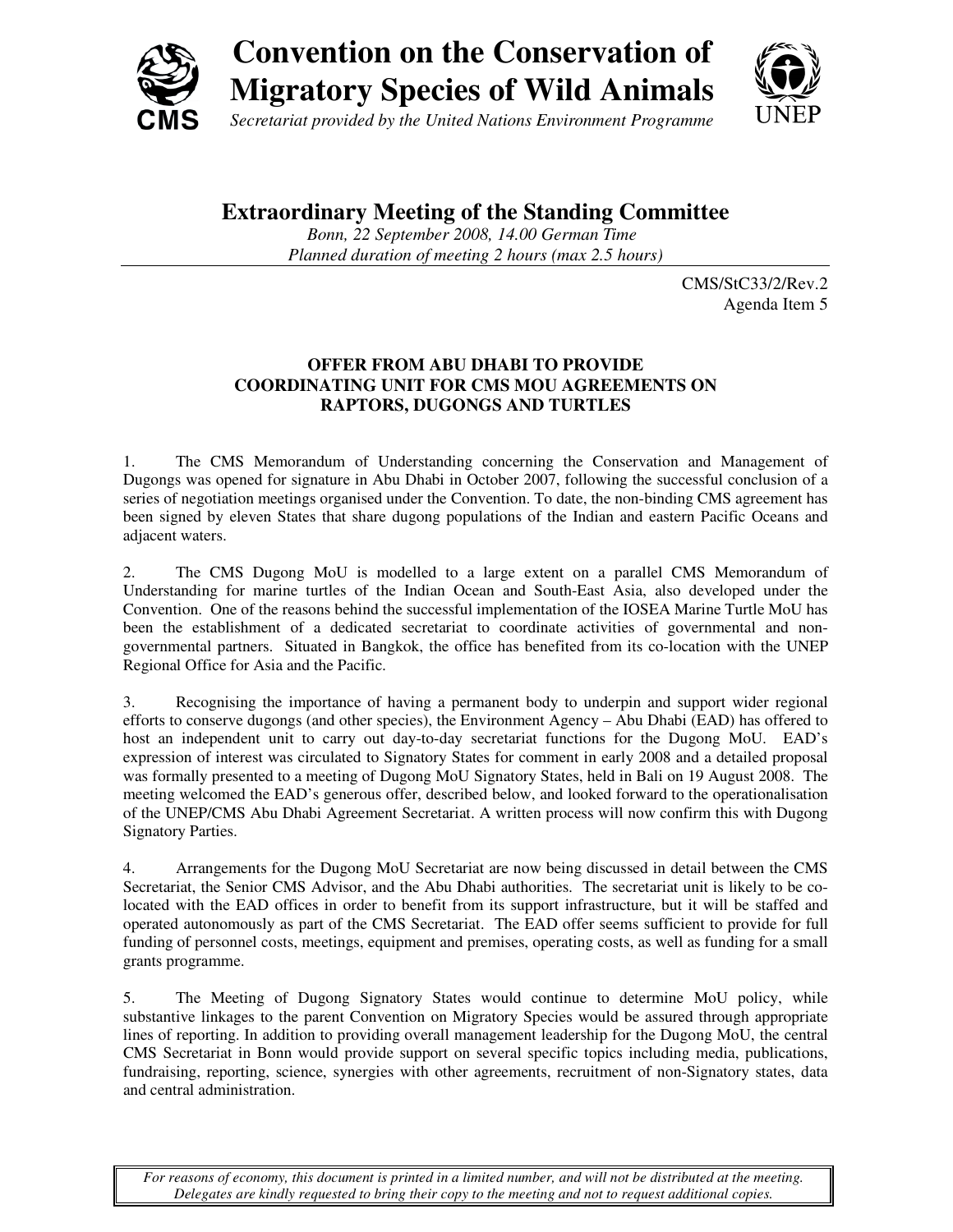6. Financed through the core-funding provided by EAD, as well as voluntary contributions of other partners, the basic functions of the secretariat unit will include: coordination and communication between range states, project development, capacity-building, and regional administration. It is envisaged that all of these functions can be fulfilled by a small secretariat unit comprising an executive co-ordinator and head of unit, programme officer and administrative assistant, supported as necessary by specialised consultants.

#### **Further considerations – Marine turtles of the Persian Gulf and Red Sea**

7. The IOSEA Marine Turtle Memorandum of Understanding now has a membership of 28 States across the Indian Ocean and South-East Asia. From its inception, the MoU has recognized the importance of complementary sub-regional coordination mechanisms, as a means of enhancing MoU implementation. These already exist or have recently been established, in South East Asia and the Western Indian Ocean, respectively.

8. In 2004, the Regional Organization for the Conservation of the Environment of the Red Sea and Gulf of Aden (PERSGA) drafted a comprehensive *Regional Action Plan for the Conservation of Marine Turtles and their Habitats in the Red Sea*. Although practical implementation of the Regional Action Plan appears not to have advanced as quickly as desired it nevertheless serves as a benchmark for monitoring sub-regional marine turtle conservation efforts. Evidently, no comparable mechanism exists for countries of the Persian Gulf, notwithstanding a compelling need for better communication and coordination among national sea turtle conservation initiatives.

9. The UNEP/CMS Abu Dhabi Agreement Secretariat unit can play a role, in partnership with PERSGA, in strengthening collaborative work on marine turtle conservation among countries of this subregion. It will have sufficient dedicated capacity to facilitate coordination of IOSEA Marine Turtle MoU activities sub-regionally, while building linkages and working in close cooperation with PERSGA and other relevant bodies.

10. An IOSEA "sub-regional coordination unit" (IOSEA SRCU) would serve the thirteen countries of the Persian Gulf and Red Sea, namely: Bahrain, Djibouti, Egypt, Eritrea, Islamic Republic of Iran, Jordan, Kuwait, Oman, Qatar, Saudi Arabia, Sudan, United Arab Emirates and Yemen (of which eight are already IOSEA signatories). It would use the same complement of staff in the unit assigned to service the Dugong MoU, with additional turtle-related responsibilities and staff resources introduced over time.

#### **Birds of prey (raptors)**

11. In October 2008, Environment Agency – Abu Dhabi will host an intergovernmental meeting aimed at concluding a CMS Memorandum of Understanding on the Conservation of Migratory Birds of Prey in Africa and Eurasia. While there are some issues including financial matters still to be resolved, EAD has indicated its willingness to host an interim secretariat for the agreement, once it has been concluded. The EAD offer to establish a UNEP/CMS Agreement Secretariat foresees sufficient capacity to assume this additional specialized function, beginning in late 2009 or early 2010, with support in the form of a dedicated programme officer, together with additional funding for meetings, specialized consultancies, and project activities.

#### **Office start-up and staffing considerations**

12. April 2009 is the target date for the establishment of the new UNEP/CMS Abu Dhabi Agreement Secretariat, by which time Environment Agency – Abu Dhabi is expected to have moved into new premises. When fully staffed, the Agreement Secretariat personnel will comprise an Executive Co-ordinator, supported by up to three programme officers, sharing responsibility for the dugong, marine turtle and raptor programmes, together with administrative staff. The Executive Co-ordinator will report to CMS Executive Secretary and be responsible to the respective Meetings of the Signatory States. The financial support offered by EAD for the first three years of the secretariat's existence is in the order of USD 3.4 million.